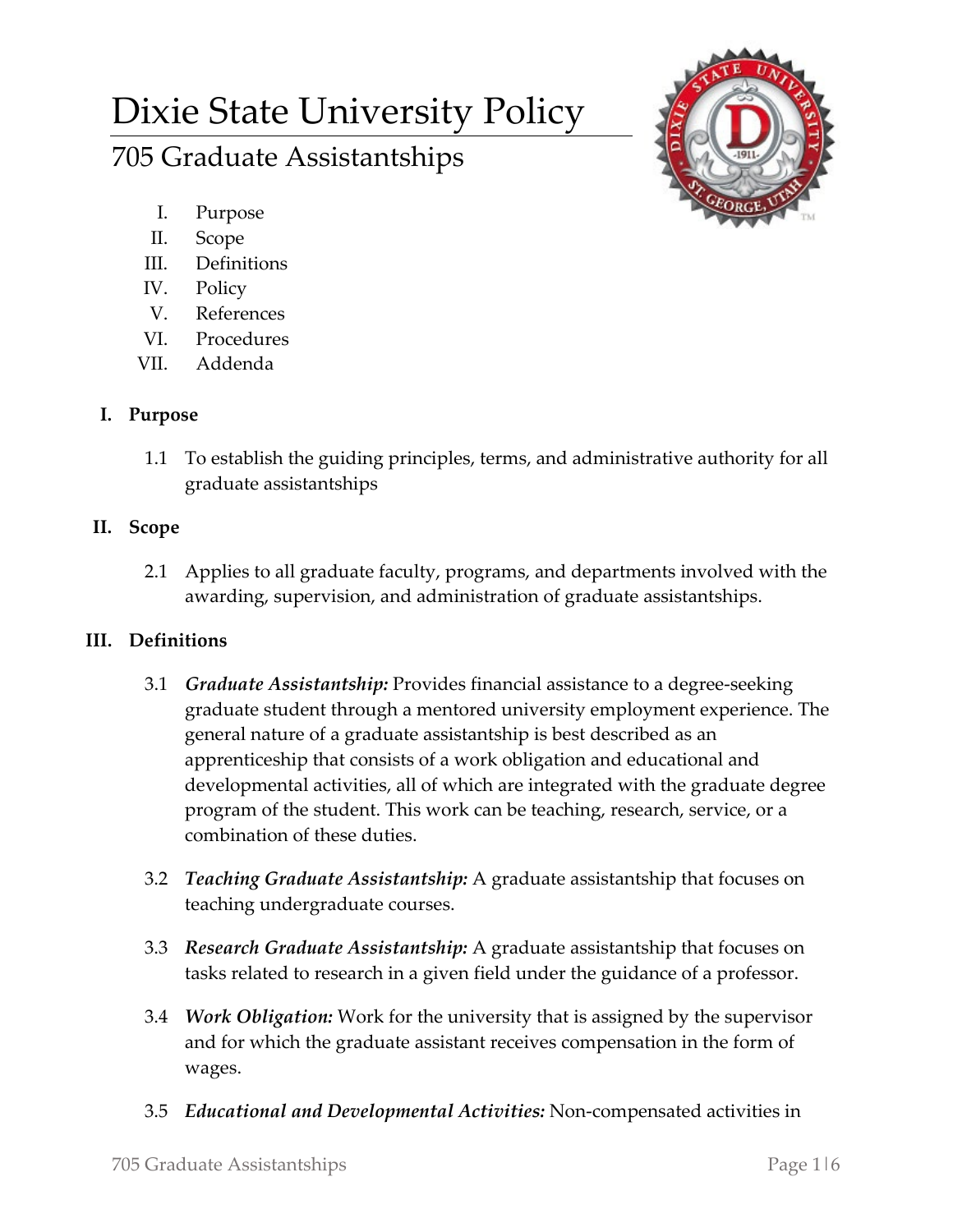which the graduate assistant participates to meet degree requirements or enhance knowledge, skills, and scholarly or professional preparation.

- 3.6 *Wages:* The total taxable compensation to the graduate assistant for the work assigned by the supervisor.
- 3.7 *Supervisor:* The member of the Graduate Faculty with responsibility for assignment, direction, and evaluation of the work for which the graduate assistant receives compensation.
- 3.8 *Program Advisor:* The member of the Graduate Faculty with responsibility for advising the student on academic matters.

### **IV. Policy**

- 4.1 Mentoring of Graduate Assistants
	- 4.1.1 The primary mentors for the graduate assistant are the supervisor and the program advisor. Under the mentoring of the supervisor and advisor, a graduate assistant gains experience and learns scholarly, professional, and ethical behaviors appropriate to a field of study.
	- 4.1.2 The supervisor and advisor may be different people or the same person. If the supervisor and advisor are different people, it is essential that they work together to provide consistent guidance to the graduate assistant.
- 4.2 Total Effort
	- 4.2.1 The work done by the graduate assistant under the work obligation may be any combination of teaching, research, and service duties; and this combination of duties may vary over the contract period.
	- 4.2.2 Educational and developmental activities for which the student is not compensated involve any form of course work, learning, study, instruction, training, research, creation, scholarship, or professional practice, which are integrated with the graduate degree program of the student.
		- 4.2.2.1 These activities may vary from graduate assistant to graduate assistant in a given program.
		- 4.2.2.2 These activities may or may not earn academic credit.
		- 4.2.2.3 The university places no limits on the time spent by the graduate assistant on educational and developmental activities.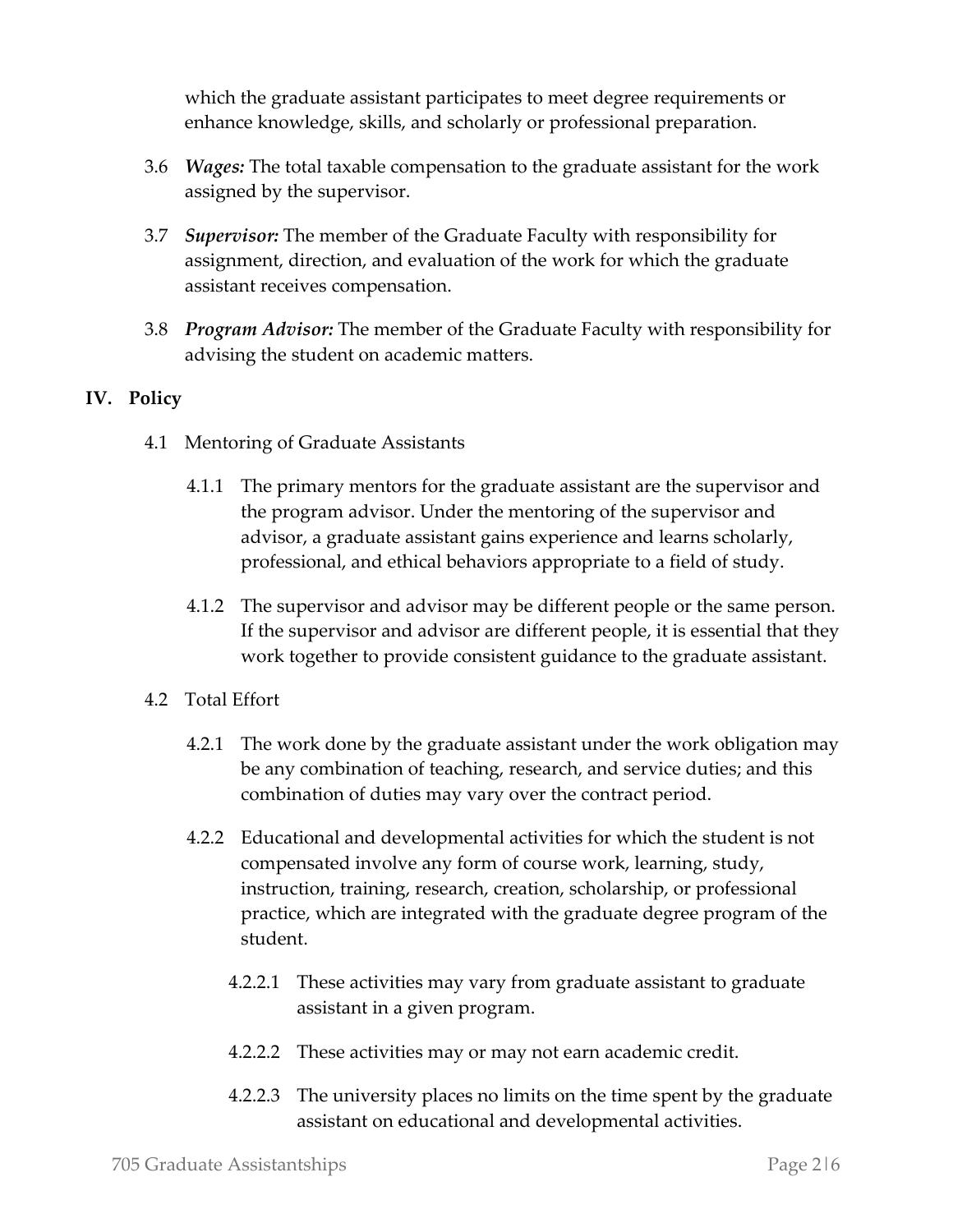- 4.2.3 The university places limits on the number of hours assigned by the supervisor to the graduate assistant to satisfy the work obligation as defined by DSU Policy 310: Part-Time Employment.
	- 4.2.3.1 The supervisor and advisor must ensure that the combined demands of the work obligation and the educational and developmental activities are reasonable and do not impede progress by the student toward the degree.
- 4.3 Terms of Appointment to a Graduate Assistantship
	- 4.3.1 A contract period defines the length of time of a given assistantship. It must include at least one full semester or session but cannot exceed 12 months in duration.
		- 4.3.1.1 An assistantship contract may be renewed pending satisfactory performance, adequate degree progress, and the availability of funding.
	- 4.3.2 A graduate assistant must be admitted to a graduate degree program prior to the start of the contract period and must remain in an admitted status to a graduate degree program during the contract period.
		- 4.3.2.1 A graduate assistant is required to register for enough credit during the contract period to ensure satisfactory degree progress and meet applicable state and federal regulations as interpreted by the university.
		- 4.3.2.2 The following registration requirements apply to any fall or spring semester that is included completely or partially in the contract period of the graduate assistantship.
			- 4.3.2.2.1 A graduate assistant who is also an international graduate student must register as a full-time graduate student (at least nine (9) credits), regardless of the funding source(s) supporting the graduate assistantship, unless authorized to be less than full time by the appropriate governing body.
			- 4.3.2.2.2 A graduate assistant who is not an international graduate student must register for at least six (6) credits, except that a graduate assistant who will complete all degree requirements by the end of the semester need only register for the credits required to graduate (at least 1 credit).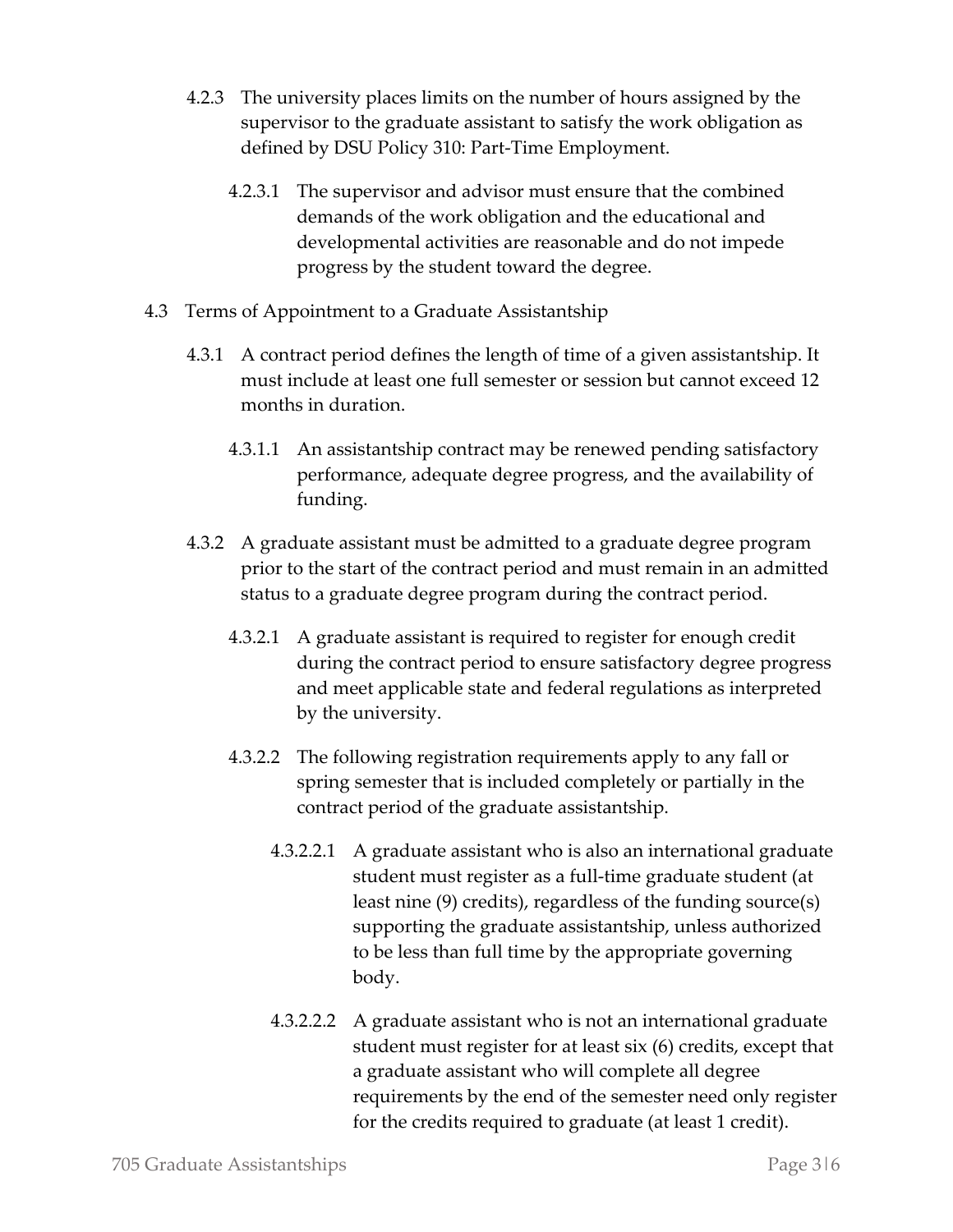- 4.3.2.3 A graduate assistant may work over the summer without enrolling in courses unless compelled otherwise by the degree program or other governing body (i.e. for international graduate students) provided he or she is registered for fall classes.
- 4.3.2.4 The registration requirements can be met by any combination of undergraduate and/or graduate courses that are offered by the university subject to the following provisions:
	- 4.3.2.4.1 The courses are approved for the graduate assistant by the supervisor and advisor.
	- 4.3.2.4.2 The courses are not subject to restrictions imposed by the university or state or federal regulations that preclude enrollment by the graduate assistant.
- 4.3.2.5 The registration requirements for an assistantship are monitored for policy compliance by the program director. Exceptions must be approved by the Graduate Council.
- 4.3.3 The source or sources used to fund a graduate assistantship must be provided by the graduate program, the home college, or the university and be judged by the source to be appropriate for assistantship support.
- 4.3.4 A student hired as a graduate teaching assistant will be paid equal to Instructor Track faculty on a per credit basis.
- 4.3.5 Wages for a graduate assistant performing research or service duties will be a standard rate determined by Academic Affairs in consultation with Human Resources.
- 4.3.6 A graduate assistant may seek additional university employment as follows:
	- 4.3.6.1 A non-teaching graduate assistant can have another non-teaching job on campus, so long as their total hours working on campus stay below the limits in Policy 310 Part-Time Employment.
	- 4.3.6.2 A teaching graduate assistant can have other teaching assignments, so long as their total credit hours working on campus per semester stay below the limits in Policy 638 Part-Time Instructor Track Faculty.
- 4.3.7 A graduate assistant paid hourly for research or service could have another on-campus job, if approved by the Program Advisor, as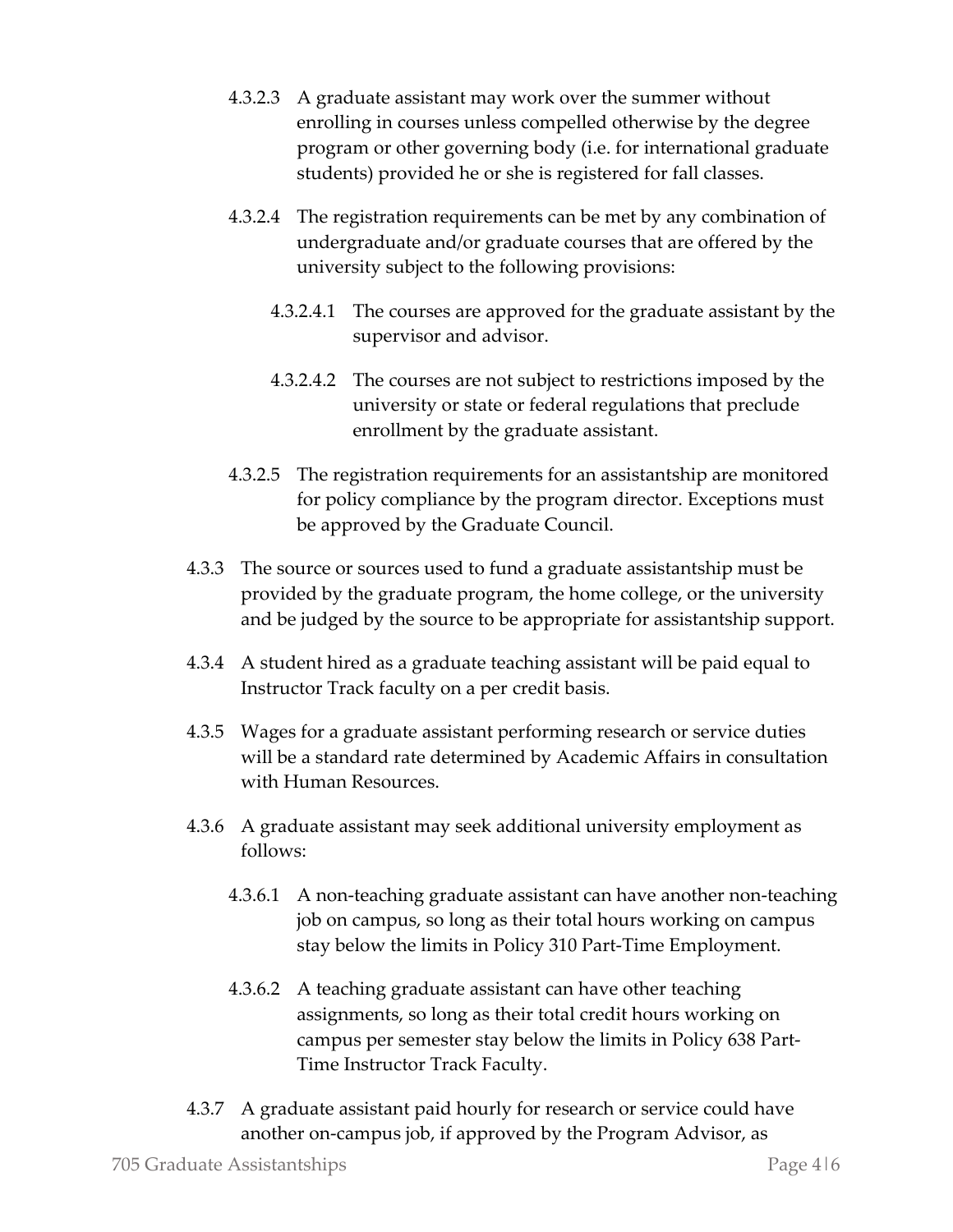outlined in in DSU Policy 310 Part-Time Employment.

- 4.3.8 The number of standard hours assigned by the supervisor as the work obligation of the graduate assistant cannot exceed a maximum set by the university as outlined in Policy 310 Part-Time Employment.
- 4.4 Termination of a Graduate Assistantship
	- 4.4.1 A graduate assistantship is automatically terminated by the university in any of the following circumstances: the graduate assistant completes the degree, the graduate assistant voluntarily withdraws or is administratively withdrawn from the degree program, or the graduate assistant resigns the graduate assistantship.
	- 4.4.2 A graduate assistantship can be terminated for cause by the university at any time, as outlined in Policy 373 Termination and Reduction of Workforce. Reasons for termination for cause may include unsatisfactory performance of the work obligation, unsatisfactory academic performance, unsatisfactory degree progress, violation of the student code of conduct, or any other cause of similar magnitude as determined by the Supervisor and approved by the Director of Graduate Studies.
		- 4.4.2.1 Wages are paid through the termination date. Payments and waivers of tuition and fees made through the termination date remain credited to the student account.
		- 4.4.2.2 Should a graduate teaching assistant drop the program midsemester, it will be up to the individual program to determine whether or not the student may complete the teaching assignment through the end of the semester if desires.
- 4.5 Administrative Authority
	- 4.5.1 Each graduate program has the authority to establish and modify the basic terms for graduate assistantships, including the authority to create different categories of graduate assistantships that provide greater diversity in the definition of basic terms.
		- 4.5.1.1 All such actions by the home graduate program are subject to review and approval by the Graduate Council.
	- 4.5.2 Each graduate program has the authority to develop and maintain general management procedures for graduate assistantships such as but